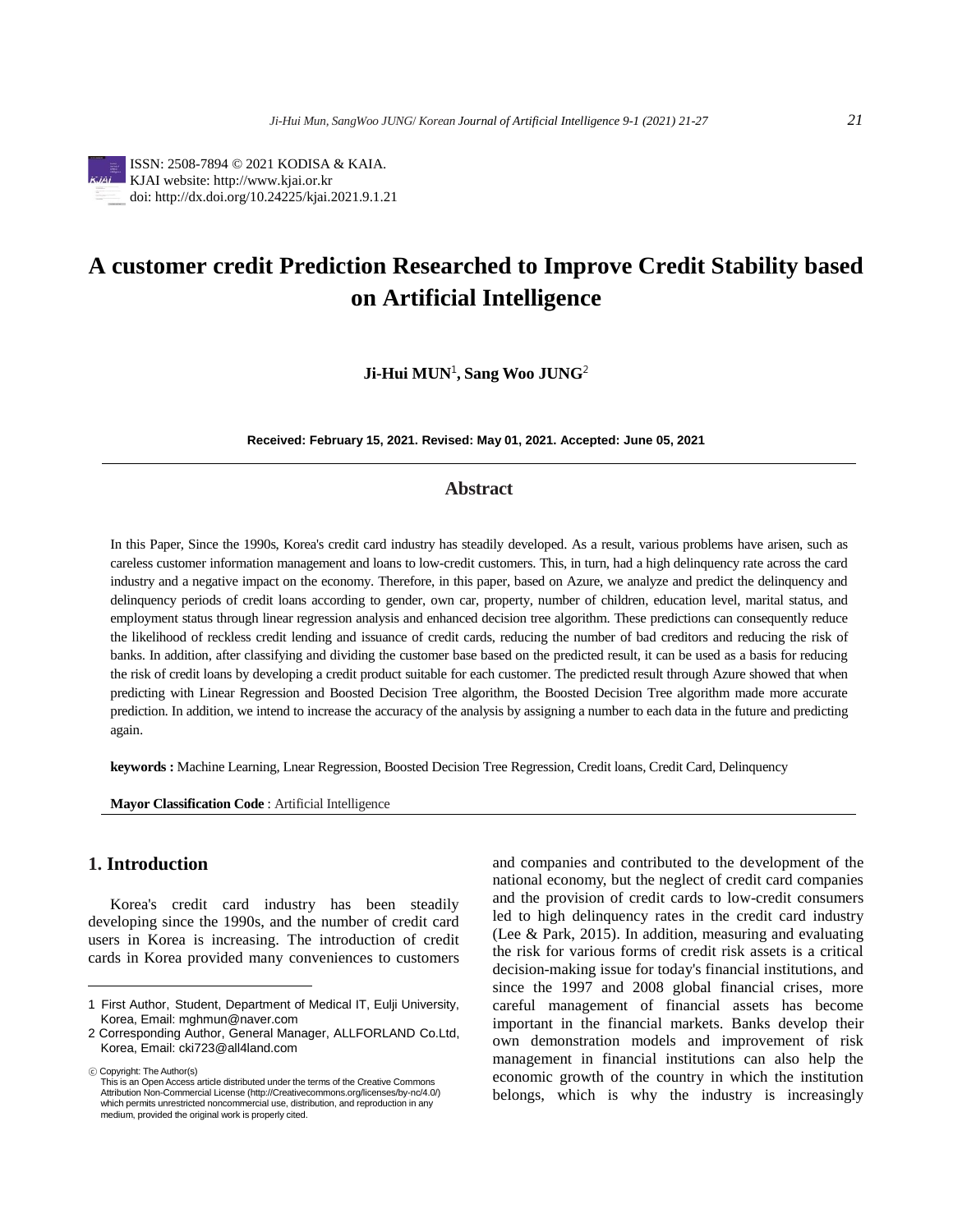interested in data-based credit risk management models( Kim & Ahn, 2016).

Therefore, in this paper, based on prior research on the domestic credit card industry and prediction of corporate credit ratings, to create a model that predicts an individual's credit rating, Kaggle merges the personal information data submitted by the credit card applicant and the personal behavior information data. With Azure from Microsoft, we want to predict customer credit by analyzing information from Microsoft by gender, car, property, number of children, education, marital status, and employment status. The positive effect that can occur when these predictions are made is that you can predict the likelihood of a credit loan delinquency based on customer information, reducing indiscriminate credit card issuance and increasing bank credit. In addition, by developing various credit products according to the expected credit rating, you can reduce the risk of bad credit for individuals and reduce damage to the bank, contributing to strengthening the competitiveness of the bank. In this paper, we analyzed predictions using Linear Regression and Boosted Decision Tree algorithms and compared their performance.

# **2. Literature Review**

## **2.1. Machine Learning and Credit rating models**

Machine learning is a kind of artificial intelligence that programs a set of rules into a computer. Rather, it allows computers to derive rules and perform specific tasks by self-learning given data. Machine learning is as if humans can perceive certain situations through various experiences. It is the process of discovering rules or patterns that lead to such results by learning many data sets composed of values. According to the paper "A Study on Methods to Prevent the Spread of COVID-19 Based on Machine Learning written by Youngsang KWAK, Min Soo KANG, Using program Azure ML. The content of the study was conducted as a K program to find a self-diagnosis method to prevent the spread of COVID-19 based on machine learning(Kwak & Kang, 2020).

"Applying Artificial Intelligence for Diagnostic Classification" by Eun Soo Choi, Hee Jeong Yoo, Min Soo Kang, and Soon Ae Kim of Korean Autism Spectrum Disorder", Azure ML using a multiclass decision forest algorithm was applied, and the diagnostic algorithm score value of 1,269 Korean ADI-R test data was used for prediction. In the second experiment, we used 539 Korean ADI-R case data (over 48 months with verbal language) to apply mutual information to rank items used in the ADI diagnostic algorithm(Choi et al, 2020).

According to Hwang-hyun Kwon, data-based analysis

and derivation of business insights based on it are considered more important than ever in the financial sector, and machine learning is an indispensable element in this process. Discussed how to apply machine learning to the evaluation model(Kwon, 2020).

## **2.2. Artificial Intelligent Program**

#### **ᆞAzure Machine Learning studio**

Azure is Microsoft's cloud computing platform in service since 2010. Azure Machine Learning Studio can solve various problems that are inherent problems of existing machine learning libraries and tools. In Azure, data input, output, and visualization are natively supported, and representative machine learning algorithms used by data scientists are prepared. Azure can also use the platform to easily model and build web services to apply to a wide variety of devices. Unlike existing cloud platforms, it provides an easy-to-access GUI environment in consideration of user convenience. In the form of dragging and dropping blocks, scripts written in R and Python languages can be inserted in the form of blocks, and the results can be checked through visualization(Kang et al., 2018).

#### **2.3. Linear Regression**

Linear regression, which started in statistics, is being effectively used as a method for modeling and inference through learning about the distribution of data along with advances in artificial intelligence and machine learning technologies. Linear regression is a method of finding a linear correlation between one or more independent variables through data analysis and modeling. This method models the relationship with the dependent variable when there are several independent variables, and through this, the value of the dependent variable that needs to be predicted is inferred from the modeling results through learning from the existing data. The linear regression method is widely used as an analysis method to predict the result when the result to be predicted can be quantified and modeled in relation to several input variables. In modeling for predicting outcomes, a regression model is generally created using the least squares method and the predicted results are analyzed(Lim, 2018).

#### **2.4. Boosted Decision Tree Regression**

The decision tree promoted in Azure Machine Learning uses an efficient implementation of the Mart gradient elevation algorithm. Build each regression tree step by step by measuring the error in each step using a predefined loss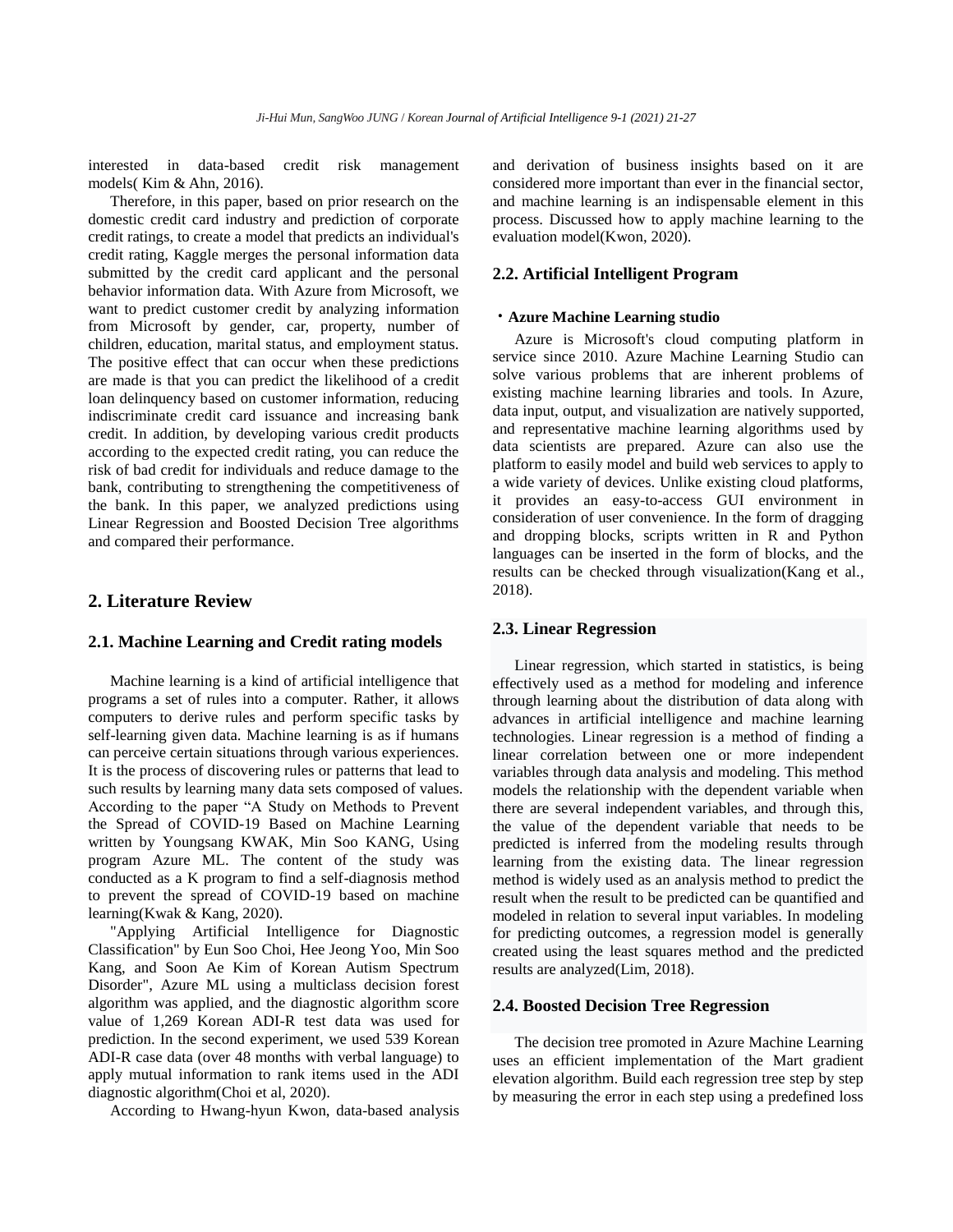function and correcting the error in the next step. In a regression problem, Boost builds a series of trees step by step and then selects the optimal tree with a random indistinguishable loss function.

Maximum number of leaves per tree in Boosted Decision Tree Regression displays the maximum number of terminal nodes (leaves) that can be created in any tree. The minimum number of samples per leaf node indicates the minimum number of cases required to create a terminal node (leaf) in the tree. The learning rate enters a number from 0 to 1 that defines the step size during learning. The learning rate determines the rate or rate of convergence of learners for the optimal solution. The number of trees generated shows the total number of decision trees to be created in the ensemble. By creating more decision trees, you can potentially get better tests, but it will increase your learning time. For the initial random number, enter an optional non-negative integer to use as an initial random value.

## **3. Related Research**

#### **3.1. Credit evaluation model**

Today, there are many cases that require a lot of insightful results or interpretations. In addition, studies on the credit rating model continue using statistical methods. Currently, what is commonly understood as a credit score. It is a process in which information about credit applicants and credit accounts is quantified and combined to calculate points. This score indicates credit power by using the customer's credit card issued and using the score(Wi, 2006).

# **3.2. Prediction and analysis of factors affecting credit loans.**

An Analysis of Factors Affecting Janghee Lee and Hoyeong Jung's Household Credit Loan Opening, according to the commercial education research, the purpose of contributing to the system was to analyze the factors affecting the credit rating ability of household loans, which can predict and measure credit risk, and discover new credit rating items. As a result of the analysis, it was found that those with a credit card usage rate of 20-29% showed the least amount of delinquency in loans. Second, in terms of preference and satisfaction with the loan execution criteria, those who preferred or satisfied unguaranteed loans showed the least amount of delinquency. Third, in terms of sensitivity to loan interest rates, those who respond sensitively to loan interest rates and additional interest rates also showed the least amount

of loan delinquency. Fourth, people with foreign travel experience were rather experienced in foreign travel. It was found that there is a relationship between foreign travel and loan delinquency(Lee & Jung, 2006).

#### **3.3. Suggestion of credit evaluation criteria**

According to a study on derivation of credit for the prediction of delinquency of mutual savings banks by Jun Heo and Seung-gon Ko, general mutual savings banks are an independent and flexible evaluation system according to the rapidly changing financial environment due to the small size of the scale and the lack of information on market changes. Without operating a credit rating, most of these are judged overdue based on personal rating information of general credit rating agencies, and there are many problems in the customer management system. Therefore, we compare the evaluation criteria of general credit rating agencies with the evaluation criteria based on the delinquency prediction model using data mining techniques to diagnose the feasibility and as a basis, we present the criteria for the credit rating system of the mutual savings bank(Heo & Ko, 2008).

# **3.4. Comparative study of credit rating prediction model**

According to Comparative study of prediction models for Hyeong-kwon Park and 3 others the corporate bond rating, the research on the corporate bond credit rating prediction model was conducted based on a number of financial characteristic variables that are expected to be used by credit rating agencies for corporate bond credit rating evaluation. support vector machine, and random forest. In addition, by integrating corporate bond credit rating data from 2013 to 2017 and financial indicators used in previous studies, the previously published forecasting models were applied to the same data and the forecasting performance was compared(Park et al., 2018).

After favoring the currency crisis, financial institutions introduced personal credit rating systems for lending to customers. The personal credit rating system predicts future credit risk and determines whether to approve a loan based on demographic information and banking performance of the customer. It is a decision system. Regarding the credit rating system raised earlier, we developed a model that can determine whether to approve a loan by predicting the credit risk for customers applying for a loan(Lee, 2012).

#### **3.5. Prediction with Azure Machine Learning**

According to Development of Prediction Model for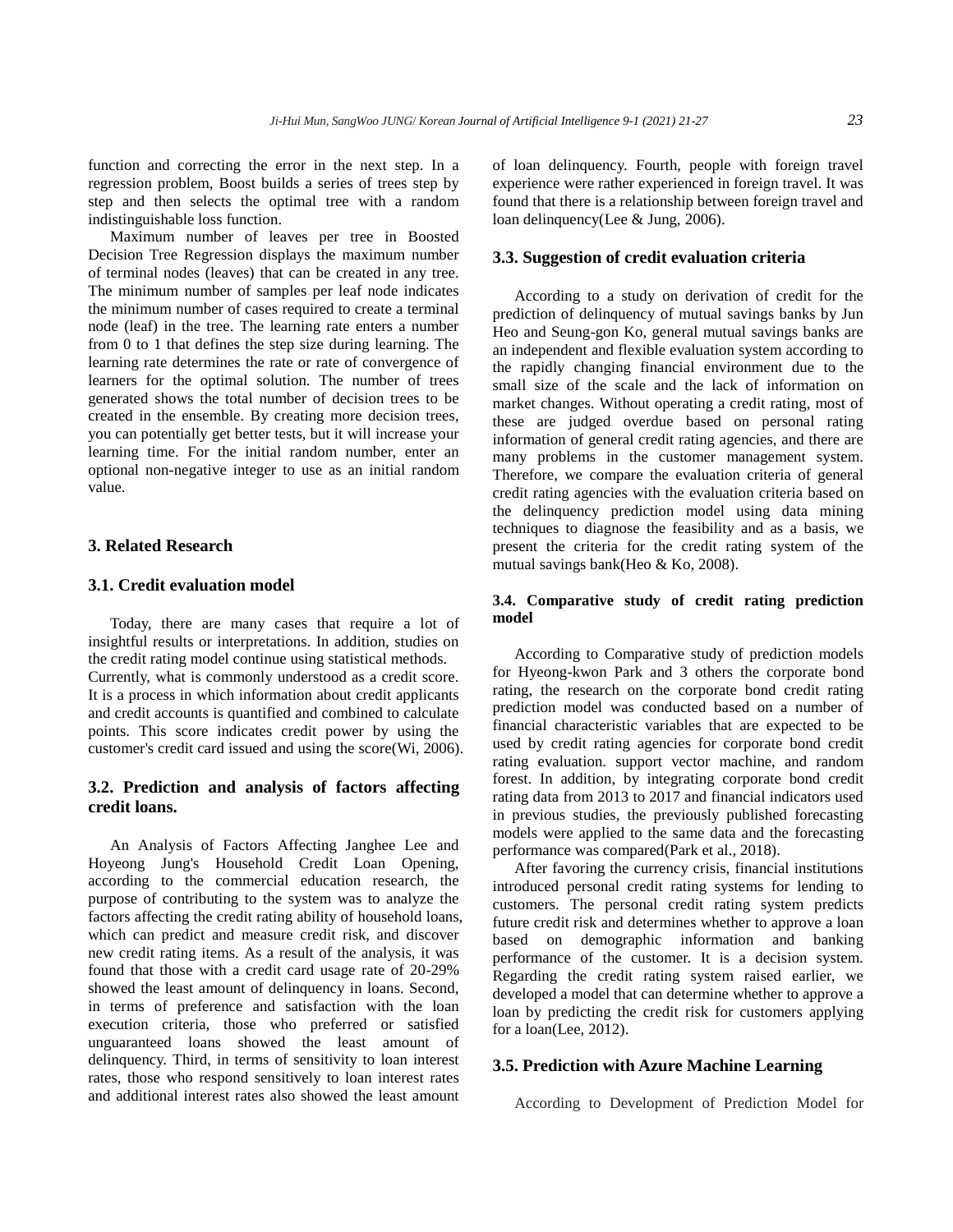Diabetes Using Machine Learning by Duck-Jin kim and Zhixuan Quan, they used Azure machine learning provided by Microsoft to predict and study diabetes risk factors according to each data. The algorithms used for prediction are Two-class Logistic Regression and Multiclass Logistic Regression. The analysis results were used to predict highrisk and low-risk patients for diabetes and contribute to public health(Kim & Quan, 2018).

In "A study on Comparison of Lung Cancer Prediction Using Ensemble Machine Learning" by Yu-jin Nam and Won-ji Shin, the probability of lung cancer was predicted using Azure machine learning from Microsoft. They made predictions through kaggle's data SVM, Two-class Support Decision Jungle, and Multiclass Decision Jungle algorithm were used. Of the three algorithms, SVM's algorithm showed the most ideal accuracy. Through this, the probability of developing lung cancer was predicted. The lack of results was to cooperate with institutions in the future to secure and supplement lung cancer big data suitable for the domestic situation to improve accuracy(Nam & Shin, 2019).

In "A Study on Methods to Prevent Pima Indians Diabetes using SVM" by Sanghyuck You and Minsoo Kang, used Azure to find the major inclusions of Pima Indians based on machine learning. Using SVM (Support vector machine) as an analysis technique. Through a decision tree and correlation analysis, we found three important factors predicting Pima Indie diabetes at 70%. Diabetes diagnosis is validated by analyzing and preventing the cause of diabetes in advance by analyzing and preventing the cause of diabetes in advance(You & Kang, 2020).

## **4. Data Set**

In this paper, we attempt to predict the possibility of default and borrowing of credit cards using personal information and data submitted by credit card applicants. So, to predict customer creditworthiness through machine learning, we conducted a study by combining two sets of data, one containing the personal information of the bank customer and the customer's behavior patterns. The data set for the study was taken from kaggle and the contents of the data set are shown in Table 1 below.

| Table 1: Application_record.csv data description |  |  |
|--------------------------------------------------|--|--|
|--------------------------------------------------|--|--|

| Variable name          | Variable content |
|------------------------|------------------|
|                        | Customer number  |
| <b>CODE GENDER</b>     | Gender           |
| FLAG OWN CAR           | Own Car          |
| <b>FLAG OWN REALTY</b> | Property         |

| <b>CNT CHILDREN</b>     | Number of children       |  |  |
|-------------------------|--------------------------|--|--|
| AMT INCOME TOTAL        | Annual income            |  |  |
| NAME INCOME TYPE        | Income category          |  |  |
| NAME EDUCATION TY<br>ΡF | <b>Education level</b>   |  |  |
| NAME_FAMLIY_STATU<br>S  | <b>Marital Status</b>    |  |  |
| NAME HOUSING TYPE       | Housing Type             |  |  |
| DAYS BIRTH              | <b>Birth</b>             |  |  |
| DAYS EMPLOYED           | Start date of employment |  |  |
| <b>FLAG MOBIL</b>       | Do you have a cell phone |  |  |
| FLAG_WORK_PHONE         | Mobile phone at work     |  |  |
| FLAG PHONE              | Phone or not             |  |  |
| FLAG EMAIL              | Email or not             |  |  |
| <b>OCCUPATION TYPE</b>  | Occupation Type          |  |  |
| CNT FAM MEMBERS         | <b>Family Size</b>       |  |  |

Application record.csv is a data set containing customer's personal information and consists of a total of 18 data including ID, gender, car, number of children, income, education level, family status, housing type, birth, employed, phone, email, family size. There are a total of 18 columns and 438,557 rows.

| Table 2: Credit_record.csv data description |  |  |  |
|---------------------------------------------|--|--|--|
|---------------------------------------------|--|--|--|

| Variable name | Variable content     |  |  |
|---------------|----------------------|--|--|
| חו            | Customer number      |  |  |
| MONTH BALANCE | Overdue month record |  |  |
| <b>STATUS</b> | Status               |  |  |

Note: Status Mean (0: Delinquency 1-29 days 1: Overdue 30-59 days 2: Overdue 60-89 days 3: Overdue 90-119 days 4: Overdue 120-149 days 5: Overdue or bad debt, overdue amortization 150 days C: Applicable Monthly repayment X: no monthly loan)

Credit record.csv is a record of credit card user behavior. Each data is composed of ID, MONTH\_BALANCE, and STATUS. MONTH\_BALANCE proceeds in reverse order with the extracted month as the starting point. 0 is the current month and -1 is the previous month. It has a total of 3 columns and 1048575 rows.

# **5. Experimental model and Results**

## **5.1. Experimental process model**

In order to predict using bank customer information and credit loan delinquency data, preprocessing was performed with Clean Missing Data in application record.csv and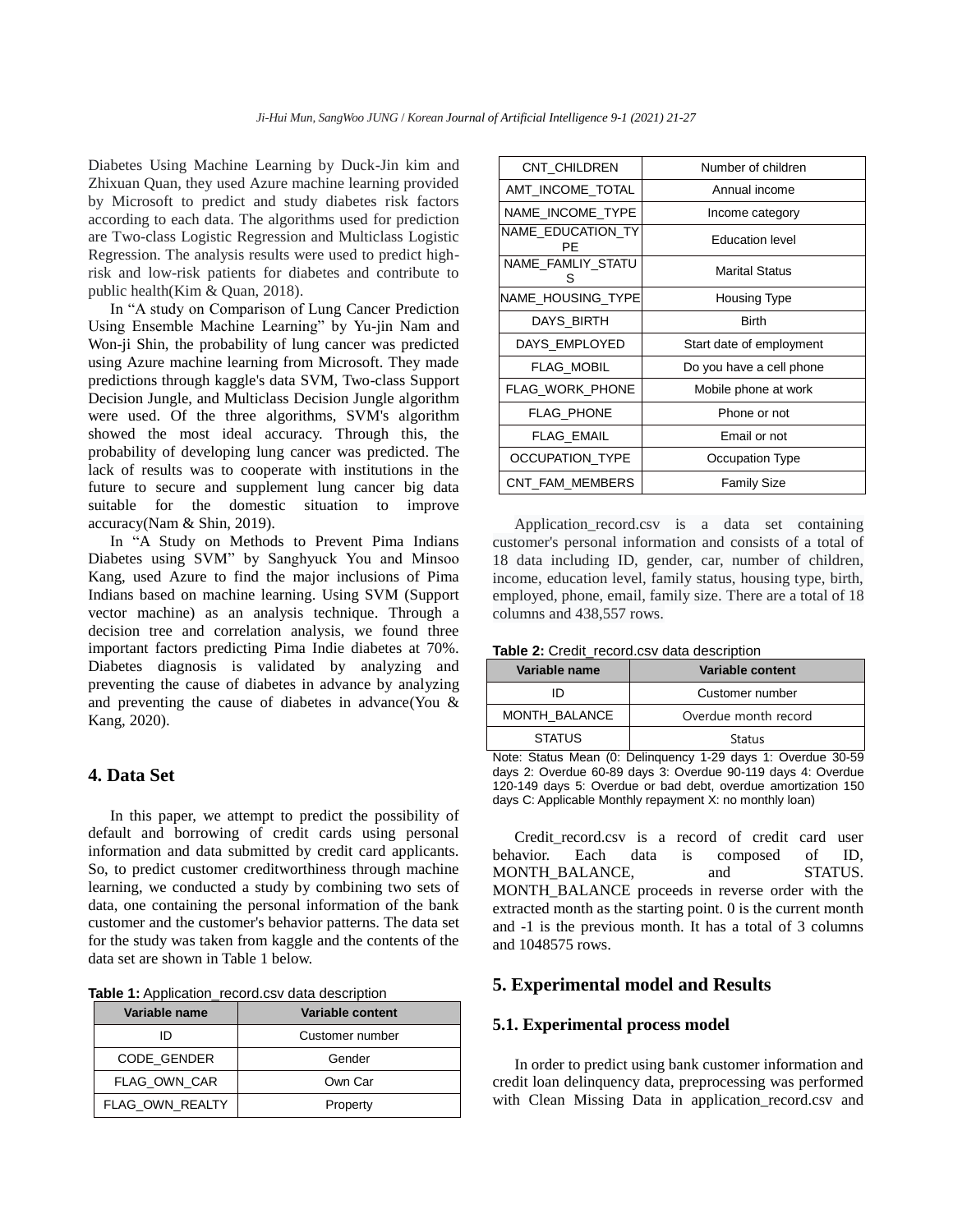credit record.csv, respectively. Also, to combine different data, it is combined through Join Data. The ID was set as the join key in order to combine the two data with an inner join and extract only the data with an intersection.

Next, the data after the inner join was pre-processed with Clean Missing Data once more, and then the necessary data was selected from the entire data using Select Columns in Dataset. In this paper, the goal is to predict the delinquency and delinquency period according to gender, own car, property, number of children, education level, marital status, and employment, so only necessary data were selected.

| <b>Batch Linear Regressor</b> |       |          |
|-------------------------------|-------|----------|
| Settings                      |       |          |
| Setting                       | Value |          |
| <b>Bias</b>                   | True  |          |
| Regularization                | 0.001 |          |
| Allow Unknown Levels          | True  |          |
| <b>Random Number Seed</b>     |       |          |
| <b>Feature Weights</b>        |       |          |
| Feature                       |       | Weight   |
| <b>Bias</b>                   |       | 1.61319  |
| CODE GENDER M 1               |       | 0.830358 |
| FLAG OWN CAR N 0              |       | 0.815658 |
|                               |       |          |

**Figure 1:** Linear Regression Test Data Result

Then, the data was separated after setting the training data to 0.7 and the test data to 0.3 using Split Data. The linear regression algorithm and the enhanced decision tree regression algorithm were executed using STATUS (meaning delinquency) as a label in the Train Model for the linear regression algorithm and the enhanced decision tree regression algorithm. Least squares method was used as the linear regression algorithm, and the L2 regularization weight was set to 0.001. In addition, a single parameter was used as an enhanced decision tree regression algorithm, and all were set as default values. In order, it refers to the composition of the maximum number of leaves per tree (maximum terminal node), minimum number of samples, learning rate, and number of trees. The maximum number of leaves per tree is proportional to overfitting and training time but increasing the size of the tree and increasing the accuracy. You can increase it. Also, if the learning rate step size is too large, the optimal answer may not be obtained.

In addition, the more the number of trees is made, the wider range can be obtained, but the training time increases. Figure 1 is the result of visualizing the Train Model for the Linear Regression algorithm. Here, the degree to which the feature affects the label is called weight. When the feature

has a value of 0, the default value of this label is called the bias. In Figure 1, when the feature values are all 0, it can be seen that the overdue value has a value of about 1.61319.

Figure 2 shows the Scored Model predicting the state of the evaluation data set for regression analysis among the two algorithms. Here, the Scored Labels area is a model that shows how to predict credit card delinquency when the same data as training data is provided.

| rows<br>233314 | columns<br>10  |                                  |                      |               |                |                         |                  |
|----------------|----------------|----------------------------------|----------------------|---------------|----------------|-------------------------|------------------|
| IN_REALTY      | CNT_CHILDREN   | NAME_EDUCATION_TYPE              | NAME_FAMILY_STATUS   | DAYS_EMPLOYED | MONTHS_BALANCE | <b>STATUS</b>           | Scored<br>Labels |
|                |                | h.                               | <b>Issue</b>         |               | .ulli          | llı                     | all.             |
|                | O              | Higher education                 | Married              | $-1691$       | $-34$          | C                       | 3.55114          |
|                |                | Secondary /<br>secondary special | Married              | $-1457$       | $-30$          | $\overline{\mathsf{x}}$ | 3.518401         |
|                | $\theta$       | Higher education                 | Married              | $-949$        | $-23$          | $\theta$                | 3.912742         |
|                | 0              | Higher education                 | Single / not married | $-2403$       | $-3$           | X                       | 4.432806         |
|                | 0              | Higher education                 | Married              | $-2005$       | $-46$          | 0                       | 3.140844         |
|                | $\overline{0}$ | Secondary /<br>secondary special | Married              | 365243        | $-8$           | $\overline{0}$          | 4.226718         |
|                | $\alpha$       | Higher education                 | Separated            | 365243        | $-60$          | X                       | 2.810513         |
|                | o              | Secondary /<br>secondary special | Married              | $-4660$       | $-10$          | O                       | 4.115012         |
|                |                | Secondary /<br>secondary special | Married              | $-595$        | $-17$          | C                       | 3.923298         |
|                | 0              | Higher education                 | Married              | $-3933$       | $-4$           | $\alpha$                | 4.442505         |
|                | Ö              | Secondary /<br>secondary special | Married              | $-7679$       | $-40$          | $\alpha$                | 3.223012         |

**Figure 2:** Score Model of Linear Regression

The score model is the process of showing how the model provides results individually as we enter each data we have. In other words, it can be said to be a similar principle to scoring, but the Score model allows us to compare whether the original data and the predicted data are the same while comparing what we have one by one. However, when there is a lot of data, it is difficult to grasp briefly how accurate the model is overall. The Evaluate Model, which is used to overcome this, serves to check the overall performance of the model.

## **5.2 Experimental model results**

Figure 3 shows the Evaluate Model for Linear Regression and Boosted Decision Tree Regression, respectively. Mean Absolute Error of Linear Regression was 2.904458, and Boosted Decision Tree Regression was 2.801615. Coefficient of Determination is shown as a value between 0 and 1, Linear Regression is 0.020379 and Boosted Tree Regression is 0.072797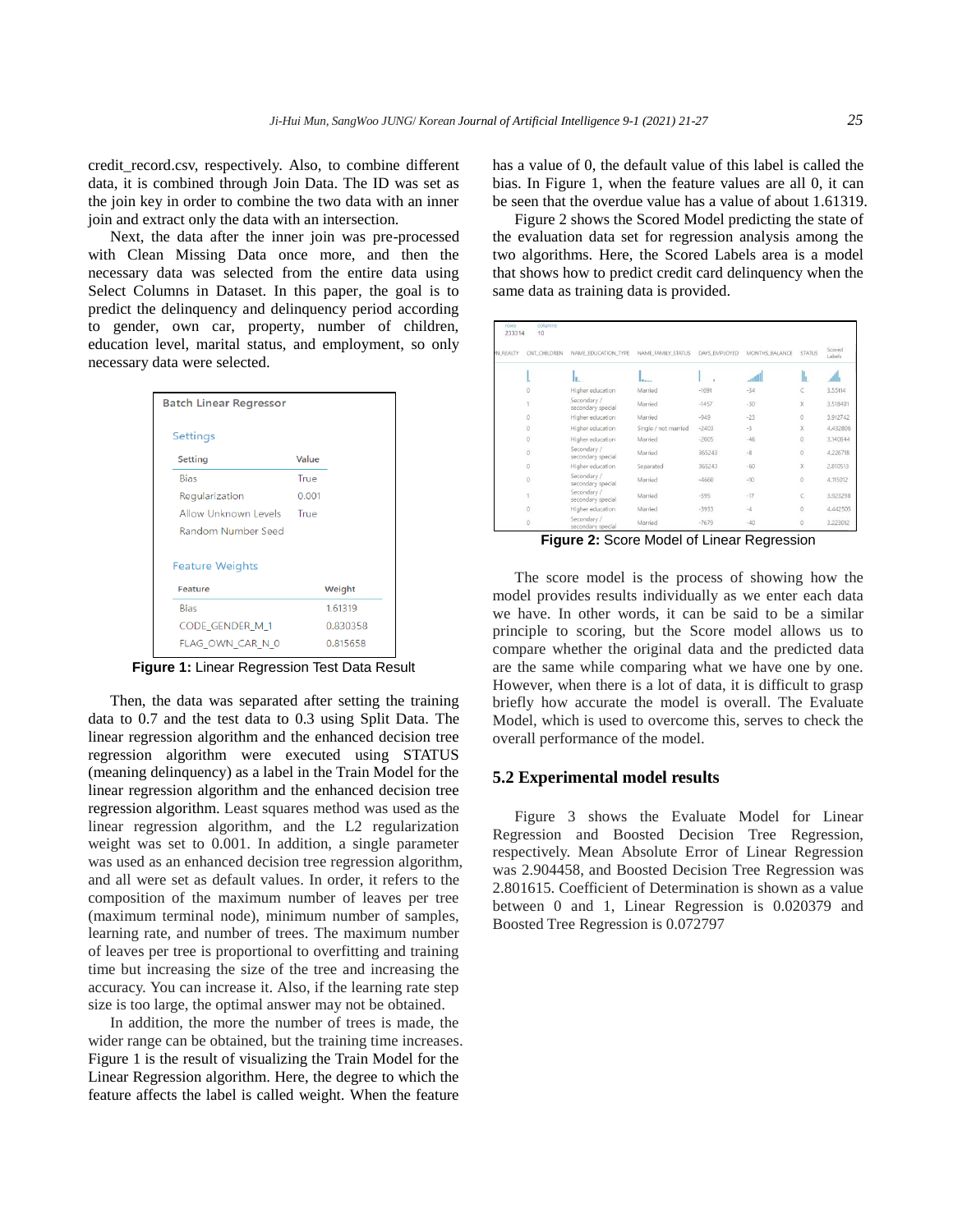

Boosted Decision Tree Regression

Since MAE measures how close the prediction is to the actual result as the mean absolute error, the lower the score is, the better, and the Coefficient of Determination, the coefficient of determination, means that the closer the value is to 1, the better it is. In both algorithms, the value of the Boosted Decision Tree is fine, but it shows a better value than Linear Regression.

# **6. Conclusion**

In this paper, we predicted the outcome of loan delinquency based on customer information based on bank customer information and behavioral data provided by Kaggle. In our country, since the financial crisis, the recognition of each individual and company's credit rating and the degree of credit rating prediction has become increasingly important. As a result, methods and algorithms for predicting current credit ratings with various predictions and criteria for predicting credit are also increasing. The research conducted in this paper shows the better results of the Boosted Decision Tree among the two algorithms that credit personal information using linear regression and Boosted Decision Tree based on Microsoft's Azure.

As a result, through this prediction, the bank predicts the delinquency of the customer in case of a credit loan, suggests whether the loan is approved or the amount available for loan, etc., and can be calculated according to customer information. It can also be used to categorize customer segments to develop a variety of credit products, and it can prevent excessive customer loan situations, contributing to the number of bad creditors in maintaining the number of bad credits in the country.

While conducting this research, it was unfortunate that Korea's customer information data could not be used to create a predictive model as it was conducted on the kaggle site. In addition, it was difficult to know which data to select and predict based on going through the process of combining two data into one. Although the result of checking the actual evaluation model is not good, it will be possible to make a better model if the data is specifically processed for the next prediction and then re-prediction is performed. In the next study, it will be good to consider a model that proceeds with prediction by assigning numbers to each data for more accurate prediction.

## **Acknowledgment**

This work was supported by the research grant of the KODISA Scholarship Foundation in 2021.

## **References**

- Lee, I. H., & Park, M. S. (2015). The History and current Status of the Domestic Credit Card Industry. *Korea Economic Forum*. 8(3), 12-21.
- Kim, S. J., & Ahn, H. C. (2016). Application of Random Forests to Corporate Credit Rating Prediction*. The Journal of Business and Economics*, *32*(1), 187-211.
- Kwak, Y. S., & Kang, M. S. (2020). A Study on Methods to Prevent the Spread of COVID-19 Based on Machine Learning. *Korean Journal of Artificial Intelligence, 8*(1), 7-9. doi: http://dx.doi.org/10.24225/kjai.2020.vol8.no1.7
- Choi, E. S., Yoo, H. J., Kang, M. S., and Kim, S. A. (2019). Applying Artificial Intelligence for Diagnostic Classification of Korean Autism Spectrum Disorder. *Original Article, 17*(11), 1090-1095. https://doi.org/10.30773/pi.2020.0211
- Kwon, H. H. (2020). Machine Learning and Finance: Machine Learning-Based Credit Rating Model. Korea Economic Research Institute of KDB Industrial Bank, Seoul, Korea. https://eiec.kdi.re.kr/policy/domesticView.do?ac=000015174 6&issus=S&pp=20&datecount=&pg=
- Kang, M. S., Kang, H. J., Yoo, K. B., Ihm, C. H., & Choi, E. S. (2018). *Getting started with Machine Learning using Azure Machine Learning studio*. Seoul, Korea: Hanti media.
- Lim, H. I. (2018). Similarity Analysis of Programs through Linear Regression of Code Distribution. *Journal of Digital Contents Society. 19*(7), 1357-1363.
- Microsoft. (2020). Retrieved October 2020 from https://docs.microsoft.com/ko-kr/azure/machinelarning/algorithm-module-reference/boosted-decision-treeregression
- Lee, J. H., & Jung, H. Y. (2006). Factors Analysis on the Credit Scoring System in the Credit Loan of Household from Bank. *The Journal of Business Education*, *12*, 201-220.
- Wi, S. S. (2006). How to select the optimal model for predicting personal credit score. A Case of Chonnam City. Domestic Master's Thesis, Chonnam National University Graduate School, Chonnam.
- Heo, J., & Ko S. G. (2008). A Study on the Deriving Credit Score for Estimating Loan Delinquency in a Mutual Saving Bank. *Journal of The Korean Data Analysis Society*, *10*(5), 2795- 2809.
- Park, H. W., Kang, J. Y., Heo, S. W., & Yu, D. H. Comparative